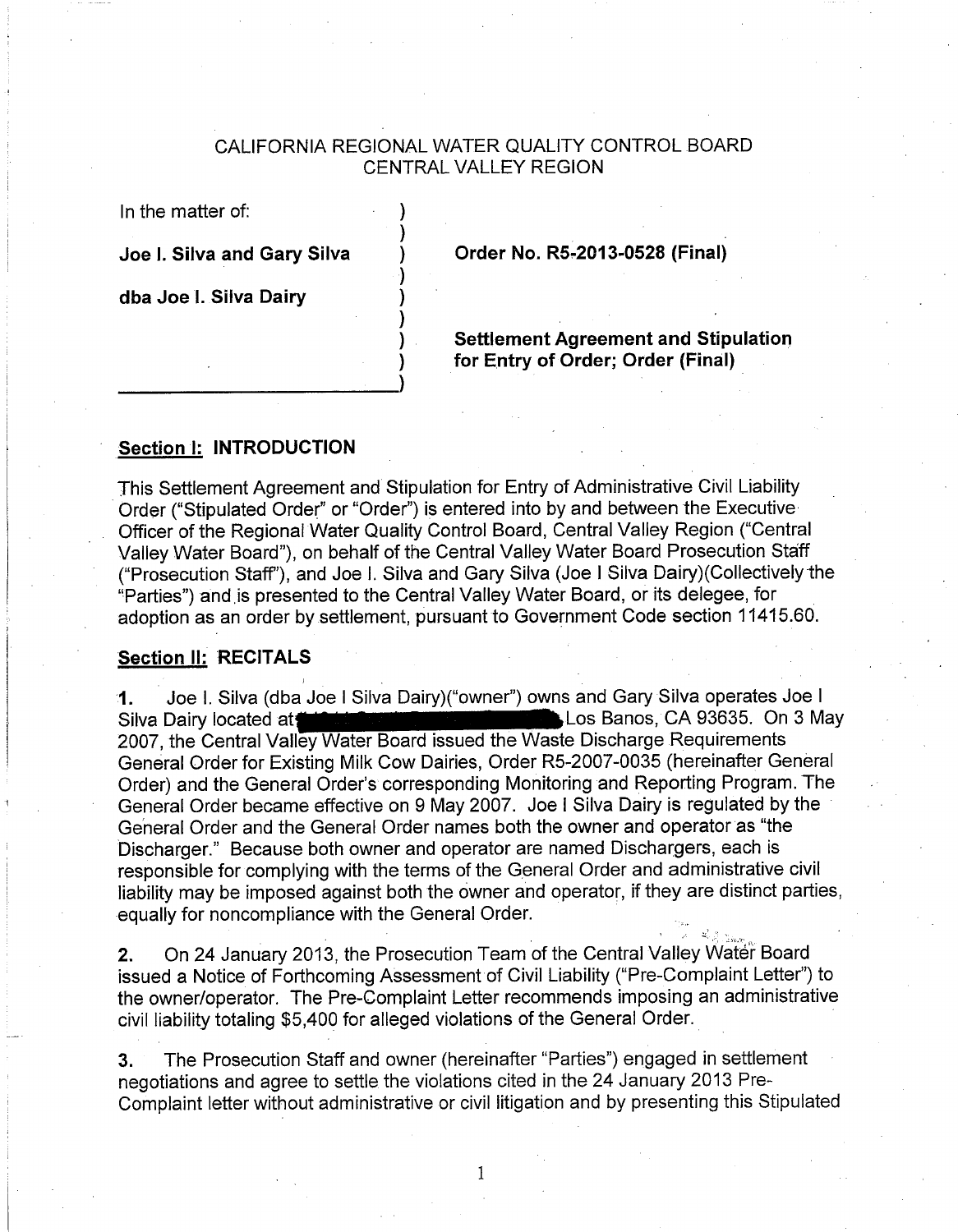Order to the Central Valley Water Board, or its delegee, for adoption as an order by settlement pursuant to Government Code section 11415.60. The Prosecution Staff believes that the resolution of the alleged violations is fair and reasonable and fulfills its enforcement objectives, that no further action is warranted concerning the violations alleged in the Pre-Complaint Letter except as provided in this Stipulated Order and that this Stipulated Order is in the best interest of the public.

To resolve the violations alleged in the Pre-Complaint Letter by consent and 4. without further administrative proceedings, the Parties have agreed to the imposition of \$3.400 in liability against the owner/operator. This represents an adjusted liability amount consisting of a \$2,000 reduction as described in the Pre-Complaint Letter. The reduction in liability is based on the submission of the past-due 2011 Annual Report by Joe I Silva and Gary Silva to the Central Valley Water Board.

#### **Section III: STIPULATIONS**

The Parties stipulate to the following:

Administrative Civil Liability: The owner hereby agrees to the imposition of an 5. administrative civil liability totaling \$3,400. Within thirty (30) days of the effective date of this Order, the Discharger agrees to remit, by check, THREE THOUSAND FOUR HUNDRED DOLLARS (\$3,400), payable to the State Water Pollution Cleanup and Abatement Account, and shall indicate on the check the number of this Order. The Discharger shall send the original signed check to ATTN: Della Kramer, Central Valley Water Board 11020 Sun Center Drive, Suite 200, Rancho Cordova, California 95670, and shall send a copy to Vanessa Young, Office of Enforcement, State Water Resources Control Board, 1001 "I" Street, 16<sup>th</sup> Floor Sacramento, California 95814.

**Compliance with Applicable Laws: The Respondents understand that payment** 6. of administrative civil liability in accordance with the terms of this Stipulated Order and or compliance with the terms of this Stipulated Order is not a substitute for compliance with applicable laws, and that continuing violations of the type alleged in the Complaint may subject it to further enforcement, including additional administrative civil liability.

#### Party Contacts for Communications related to Stipulated Order: 7.

For the Central Valley Water Board:

**Andrew Altevoat Regional Water Quality Control Board Central Valley Region** 11020 Sun Center Drive, Suite 200 Rancho Cordova, California 95670

 $\overline{2}$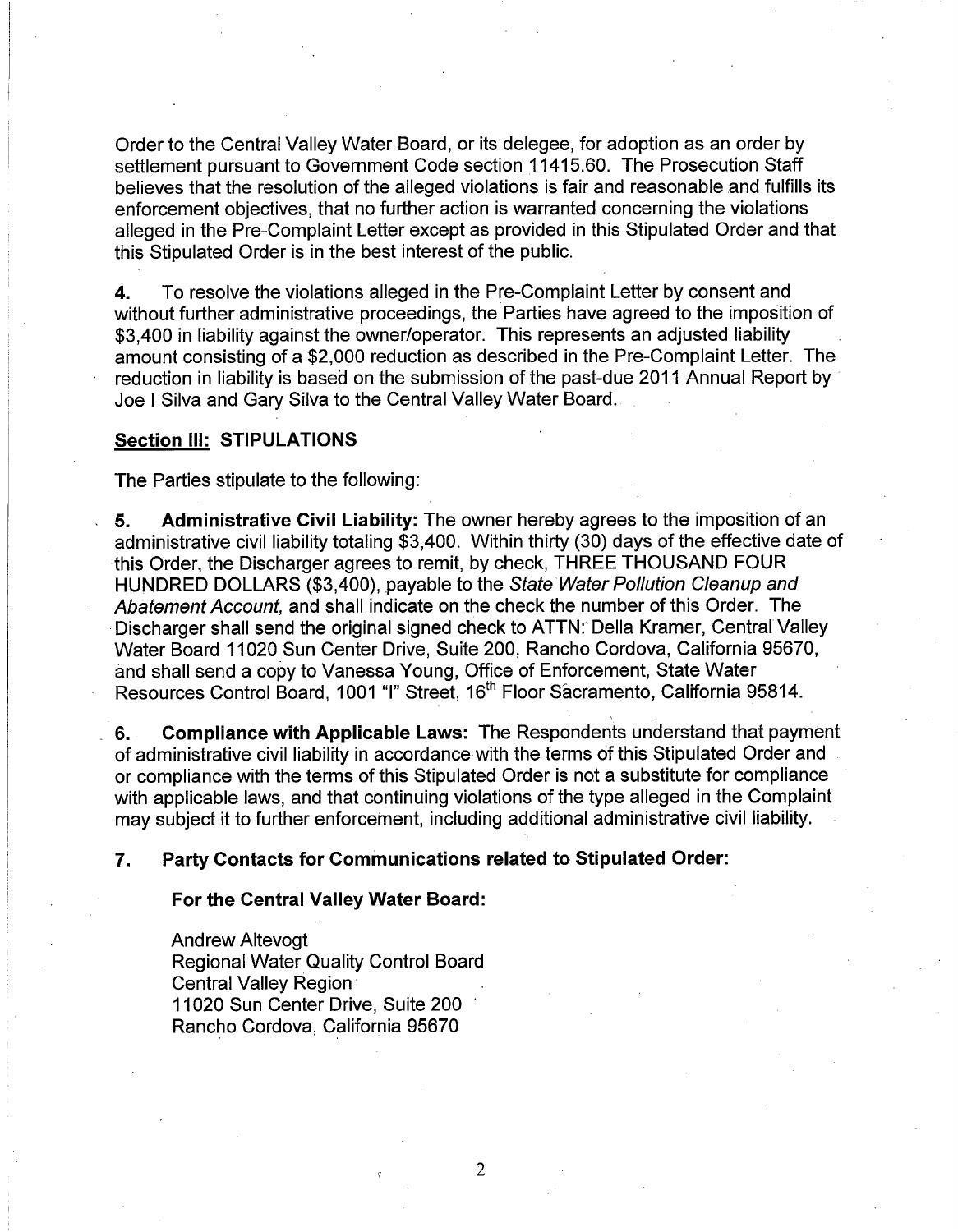#### For the Respondents:

Joe I Silva Dairy

Los Banos, California 93635

Attorney's Fees and Costs: Except as otherwise provided herein, each Party 8. shall bear all attorneys' fees and costs arising from the Party's own counsel in connection with the matters set forth herein.

Matters Addressed by Stipulation: Upon the Central Valley Water Board's  $\mathbf{Q}_{\perp}$ adoption of this Stipulated Order, this Order represents a final and binding resolution and settlement of the violations alleged in the Complaint, and all claims, violations or causes of action that could have been asserted against the owner or operator as of the effective date of this Stipulated Order based on the specific facts alleged in the Complaint or this Order ("Covered Matters"). The provisions of this Paragraph are expressly conditioned on the full payment of the administrative civil liability, in accordance with Paragraph 5.

10. Public Notice: The Respondents understand that this Stipulated Order will be noticed for a 30-day public review and comment period prior to consideration by the Central Valley Water Board, or its delegee. If significant new information is received that reasonably affects the propriety of presenting this Stipulated Order to the Central Valley Water Board, or its delegee, for adoption, the Executive Officer may unilaterally declare this Stipulated Order void and decide not to present it to the Central Valley Water Board, or its delegee. The Respondents agree that they may not rescind or otherwise withdraw their approval of this proposed Stipulated Order.

Addressing Objections Raised During Public Comment Period: The Parties 11. agree that the procedure contemplated for the Central Valley Water Board's adoption of the settlement by the Parties and review by the public, as reflected in this Stipulated Order, will be adequate. In the event procedural objections are raised prior to the Stipulated Order becoming effective, the Parties agree to meet and confer concerning any such objections, and may agree to revise or adjust the procedure as necessary or advisable under the circumstances.

No Waiver of Right to Enforce: The failure of the Prosecution Staff or Central 12. Valley Water Board to enforce any provision of this Stipulated Order shall in no way be deemed a waiver of such provision, or in any way affect the validity of the Order. The failure of the Prosecution Staff or Central Valley Water Board to enforce any such provision shall not preclude it from later enforcing the same or any other provision of this Stipulated Order.

Interpretation: This Stipulated Order shall be construed as if the Parties prepared 13. it jointly. Any uncertainty or ambiguity shall not be interpreted against any one Party.

3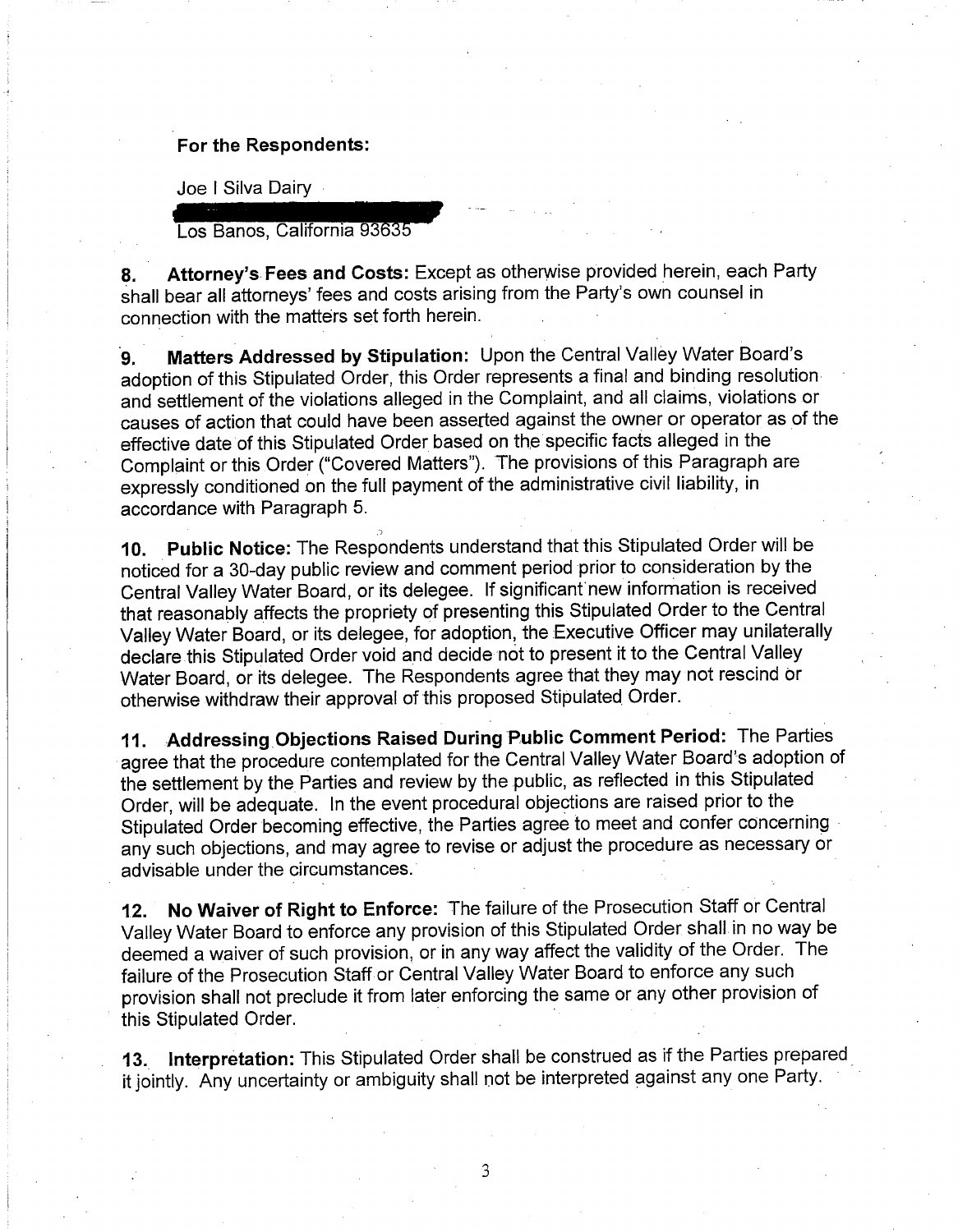Modification: This Stipulated Order shall not be modified by any of the Parties by  $14.$ oral representation made before or after its execution. All modifications must be in writing, signed by all Parties, and approved by the Central Valley Water Board.

If Order Does Not Take Effect: In the event that this Stipulated Order does not  $15.$ take effect because it is not approved by the Central Valley Water Board, or its delegee, or is vacated in whole or in part by the State Water Board or a court, the Parties acknowledge that they expect to proceed to a contested evidentiary hearing before the Water Board to determine whether to assess administrative civil liabilities for the underlying alleged violations, unless the Parties agree otherwise. The Parties agree that all oral and written statements and agreements made during the course of settlement discussions will not be admissible as evidence in the hearing. The Parties agree to waive any and all objections based on settlement communications in this matter, including, but not limited to:

- a. Objections related to prejudice or bias of any of the Central Valley Water Board members or their advisors and any other objections that are premised in whole or in part on the fact that the Central Valley Water Board members or their advisors were exposed to some of the material facts and the Parties' settlement positions as a consequence of reviewing the Stipulation and/or the Order, and therefore may have formed impressions or conclusions prior to any contested evidentiary hearing on the Complaint in this matter; or
- b. Laches or delay or other equitable defenses based on the time period for administrative or judicial review to the extent this period has been extended by these settlement proceedings.

Admission of Liability: In settling this matter, the Respondents admit to the 16. allegations of violation of the Dairy General Order in the Pre-Complaint Letter, and recognize that this Stipulated Order may be used as evidence of a prior enforcement action consistent with Water Code section 13327.

17. Waiver of Hearing: The Respondents have been informed of the rights provided by Water Code section 13323(b), and hereby waive their right to a hearing before the Central Valley Water Board prior to the adoption of the Stipulated Order.

Waiver of Right to Petition: The Respondents hereby waive their right to petition 18. the Central Valley Water Board's adoption of the Stipulated Order as written for review by the State Water Board, and further waive their rights, if any, to appeal the same to a California Superior Court and/or any California appellate level court.

19. Covenant Not to Sue: The Respondents covenant not to sue or pursue any administrative or civil claim(s) against any State Agency or the State of California, their officers. Board Members, employees, representatives, agents, or attorneys arising out of or relating to any Covered Matter.

4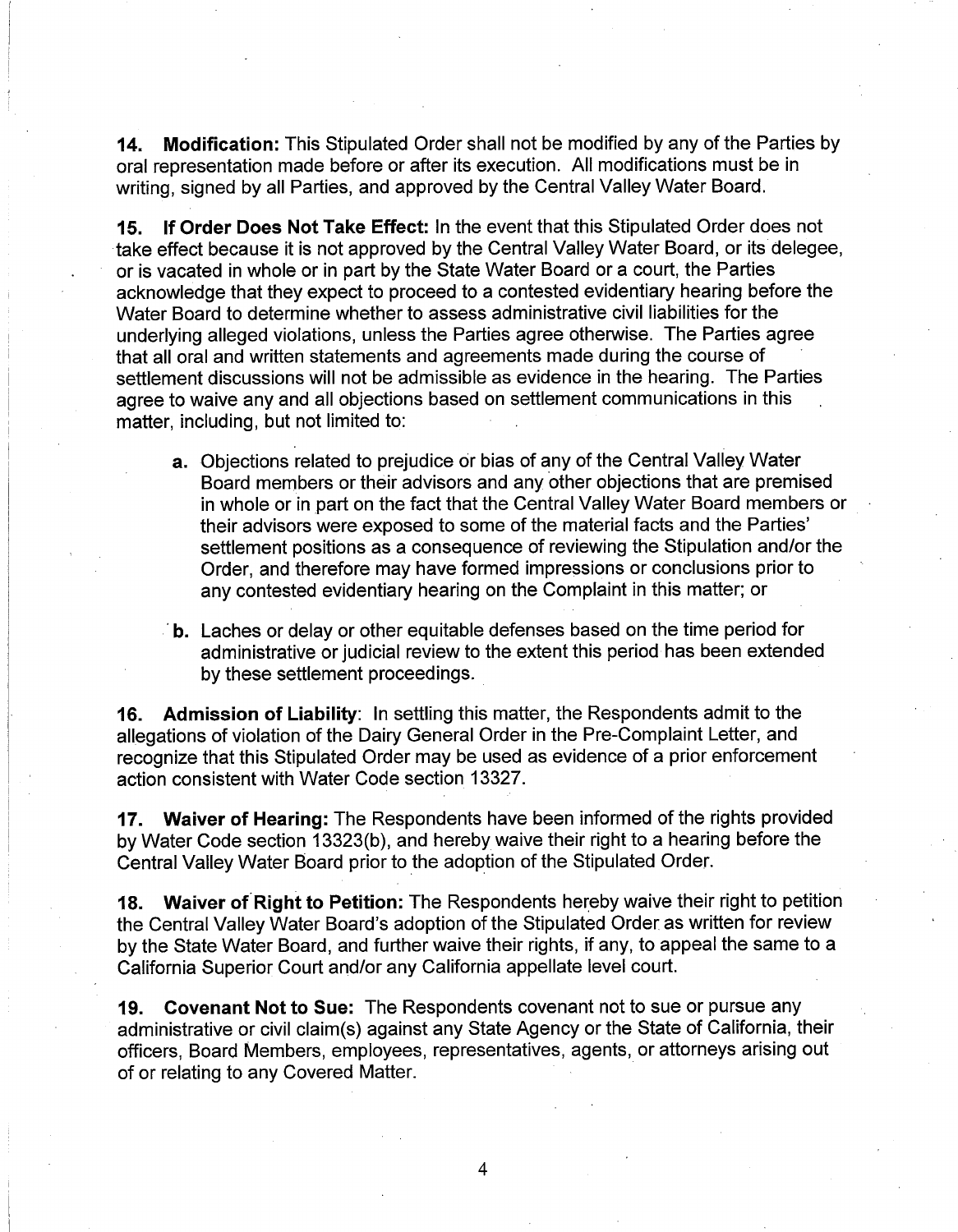20. Central Valley Water Board is Not Liable: Neither the Central Valley Water Board members nor the Central Valley Water Board staff, attorneys, or representatives shall be liable for any injury or damage to persons or property resulting from acts or. omissions by the Respondents, their directors, officers, employees, agents, representatives or contractors in carrying out activities pursuant to this Stipulated Order.

 $21.$ Authority to Bind: Each person executing this Stipulated Order in a representative capacity represents and warrants that he or she is authorized to execute this Stipulated Order on behalf of and to bind the entity on whose behalf he or she executes the Order.

 $22.$ No Third Party Beneficiaries. This Stipulated Order is not intended to confer any rights or obligations on any third party or parties, and no third party or parties shall have any right of action under this Stipulated Order for any cause whatsoever.

Effective Date: This Stipulated Order shall be effective and binding on the 23. Parties upon the date the Central Valley Water Board, or its delegee, enters the Order.

**Counterpart Signatures:** This Stipulated Order may be executed and delivered 24. in any number of counterparts, each of which when executed and delivered shall be deemed to be an original, but such counterparts shall together constitute one document.

#### IT IS SO STIPULATED.

California Regional Water Quality Control Board Prosecution Staff **Central Valley Region** 

| By:<br>$\overline{\mathcal{L}} \circ \overline{\mathcal{L}}$ | Pamela Creedon<br><b>Executive Officer</b> |  |
|--------------------------------------------------------------|--------------------------------------------|--|
| Date:                                                        | 3115113                                    |  |
|                                                              |                                            |  |
| By:                                                          |                                            |  |
|                                                              | ِ <i>≸</i> ilva                            |  |
| Date:                                                        | $3 - 15 - 13$                              |  |
|                                                              |                                            |  |
| By:                                                          |                                            |  |
|                                                              | Gary Silva                                 |  |
| Date:                                                        |                                            |  |
|                                                              |                                            |  |

5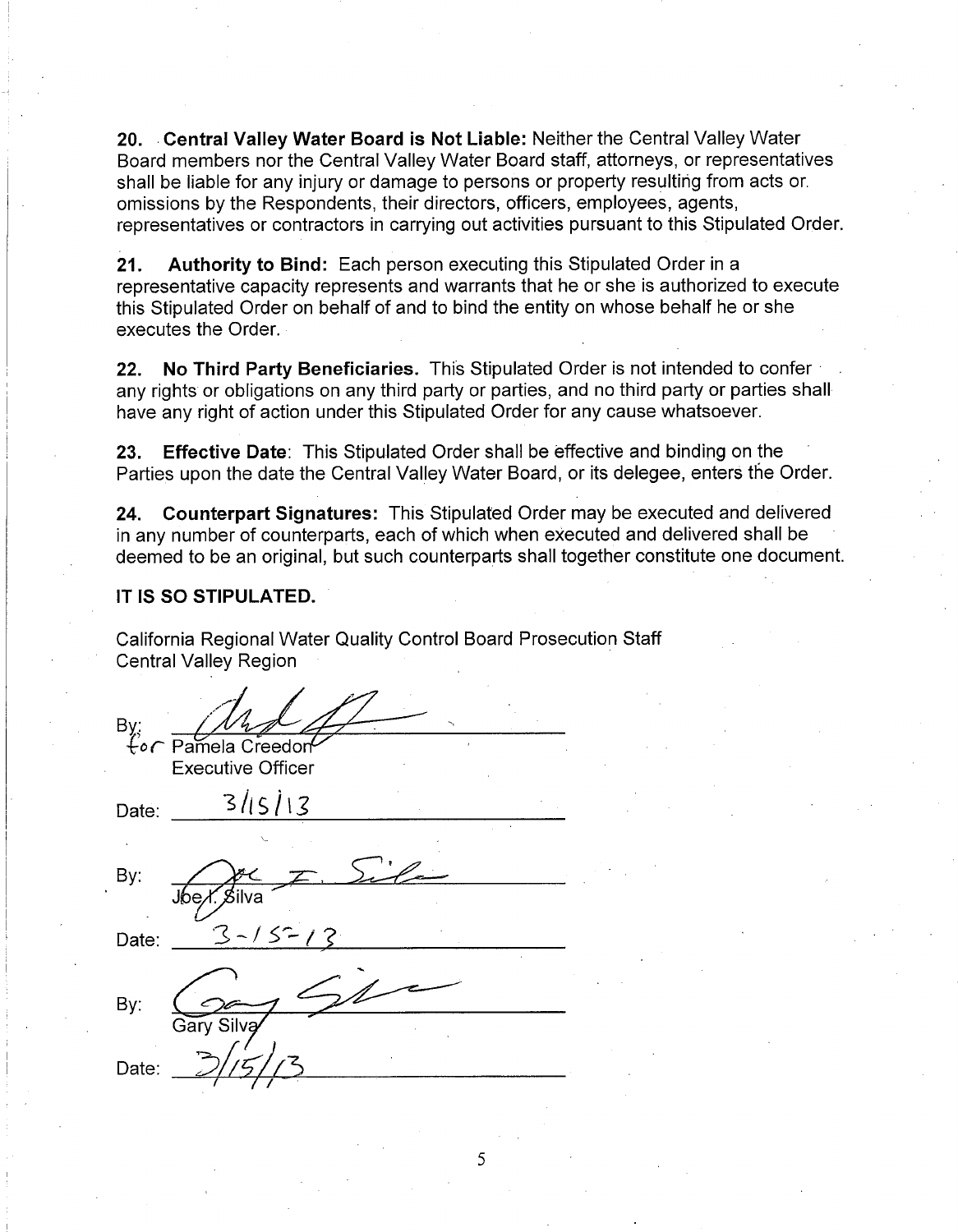#### **Order of the Central Valley Water Board**

In adopting this Stipulated Order, the Central Valley Water Board or its delegee 25. has considered, where applicable, each of the factors prescribed in Water Code sections 13327. The consideration of these factors is based upon information and comments obtained by the Central Valley Water Board's staff in investigating the allegations in the Complaint or otherwise provided to the Central Valley Water Board or its delegee by the Parties and members of the public. In addition to these factors, this settlement recovers the costs incurred by the staff of the Central Valley Water Board for this matter.

This is an action to enforce the laws and regulations administered by the Central 26. Valley Water Board. The Central Valley Water Board finds that issuance of this Order is exempt from the provisions of the California Environmental Quality Act (Public Resources Code, sections 21000 et seq.), in accordance with section 15321(a)(2), Title 14. of the California Code of Regulations.

27. The terms of the foregoing Stipulation are fully incorporated herein and made part of this Order of the Central Valley Water Board.

Pursuant to Water Code section 13323 and Government Code section 11415.60, IT IS HEREBY ORDERED by the California Regional Water Quality Control Board, Central Valley Region.

ASST. EXECUTIVE OFFICER

(Signature)

 $K$ ENNETH $E$ ANDAU

(Print Name and Title)

Date: 19 APRIL 2013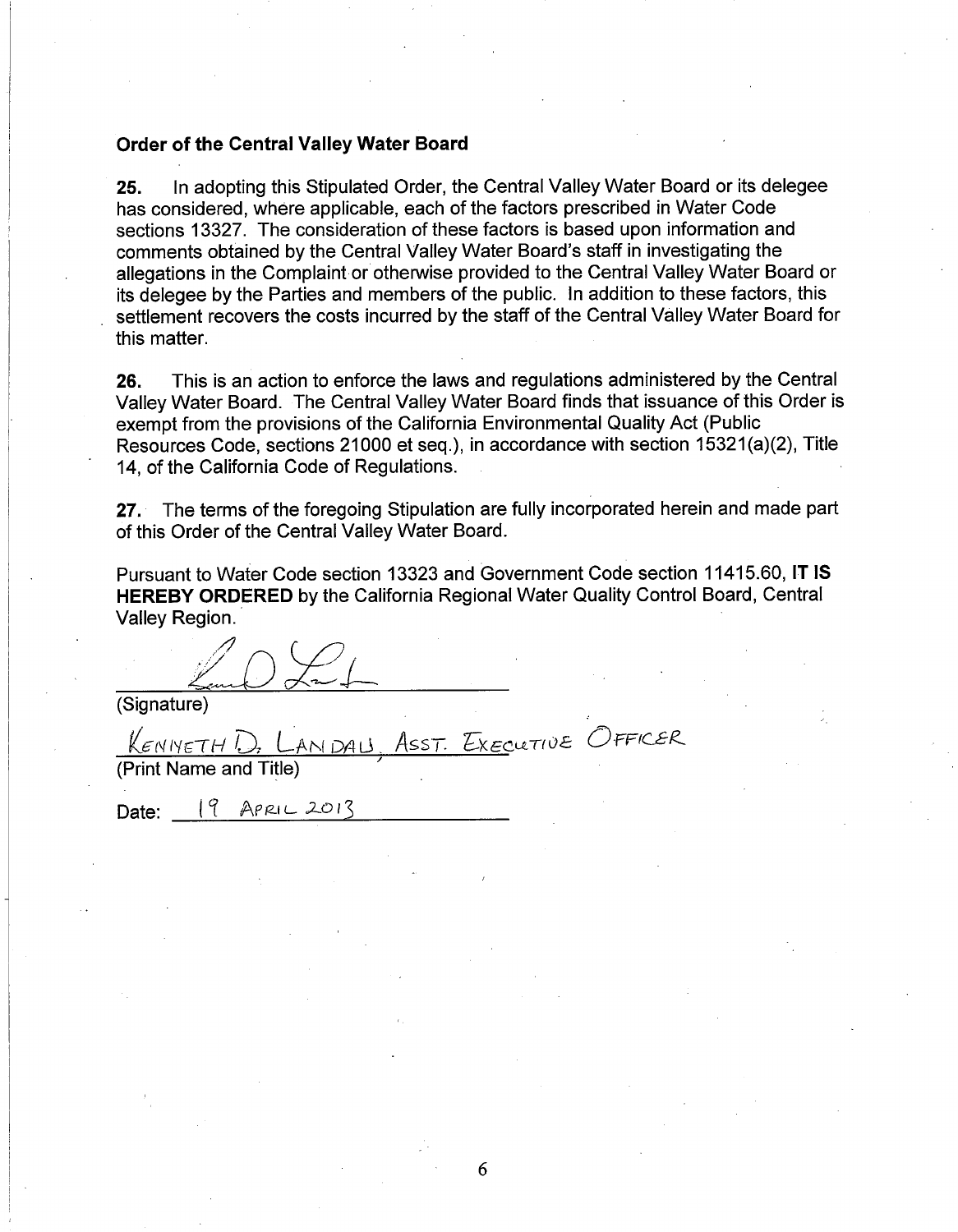The attached document is an unsigned version of the original document that meets the requirements under The Rehabilitation Act of 1973, as amended in 1998, Section 508 (as referenced by California Government Code 11135).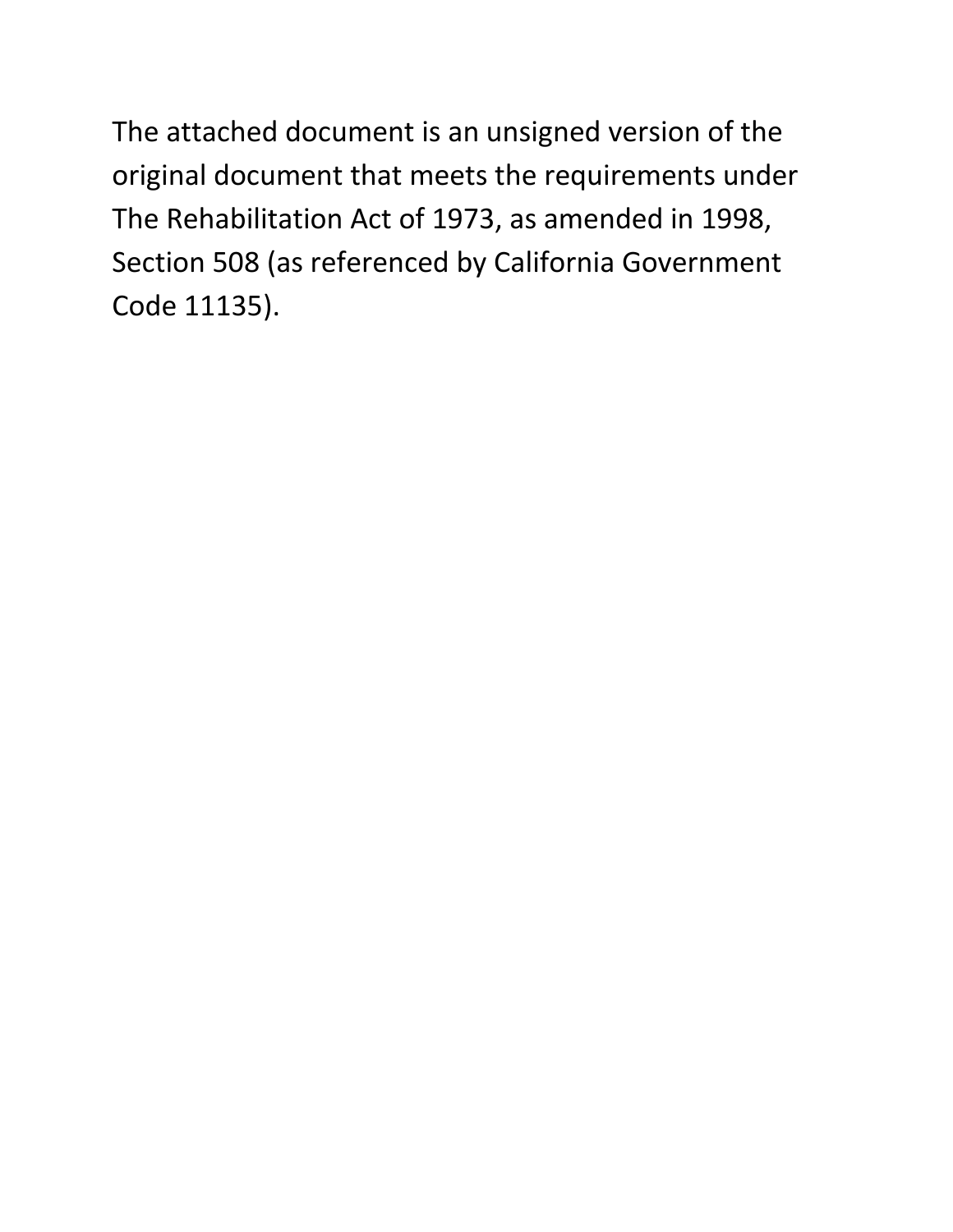### CALIFORNIA REGIONAL WATER QUALITY CONTROL BOARD CENTRAL VALLEY REGION

In the matter of: **)**

**)** 

 **)** 

 **)** 

 **) dba Joe I. Silva Dairy )** 

**Joe I. Silva and Gary Silva ) Order No. R5-2013-0528 (Final)** 

 **) Settlement Agreement and Stipulation ) for Entry of Order; Order (Final)** 

# **Section I: INTRODUCTION**

This Settlement Agreement and Stipulation for Entry of Administrative Civil Liability Order ("Stipulated Order" or "Order") is entered into by and between the Executive Officer of the Regional Water Quality Control Board, Central Valley Region ("Central Valley Water Board"), on behalf of the Central Valley Water Board Prosecution Staff ("Prosecution Staff"), and Joe I. Silva and Gary Silva (Joe I Silva Dairy)(Collectively the "Parties") and is presented to the Central Valley Water Board, or its delegee, for adoption as an order by settlement, pursuant to Government Code section 11415.60.

# **Section II: RECITALS**

**1.** Joe I. Silva (dba Joe I Silva Dairy)("owner") owns and Gary Silva operates Joe I , Los Banos, CA 93635. On 3 May 2007, the Central Valley Water Board issued the Waste Discharge Requirements General Order for Existing Milk Cow Dairies, Order R5-2007-0035 (hereinafter General Order) and the General Order's corresponding Monitoring and Reporting Program. The General Order became effective on 9 May 2007. Joe I Silva Dairy is regulated by the General Order and the General Order names both the owner and operator as "the Discharger." Because both owner and operator are named Dischargers, each is responsible for complying with the terms of the General Order and administrative civil liability may be imposed against both the owner and operator, if they are distinct parties, equally for noncompliance with the General Order.

**2.** On 24 January 2013, the Prosecution Team of the Central Valley Water Board issued a Notice of Forthcoming Assessment of Civil Liability ("Pre-Complaint Letter") to the owner/operator. The Pre-Complaint Letter recommends imposing an administrative civil liability totaling \$5,400 for alleged violations of the General Order.

**3.** The Prosecution Staff and owner (hereinafter "Parties") engaged in settlement negotiations and agree to settle the violations cited in the 24 January 2013 Pre-Complaint letter without administrative or civil litigation and by presenting this Stipulated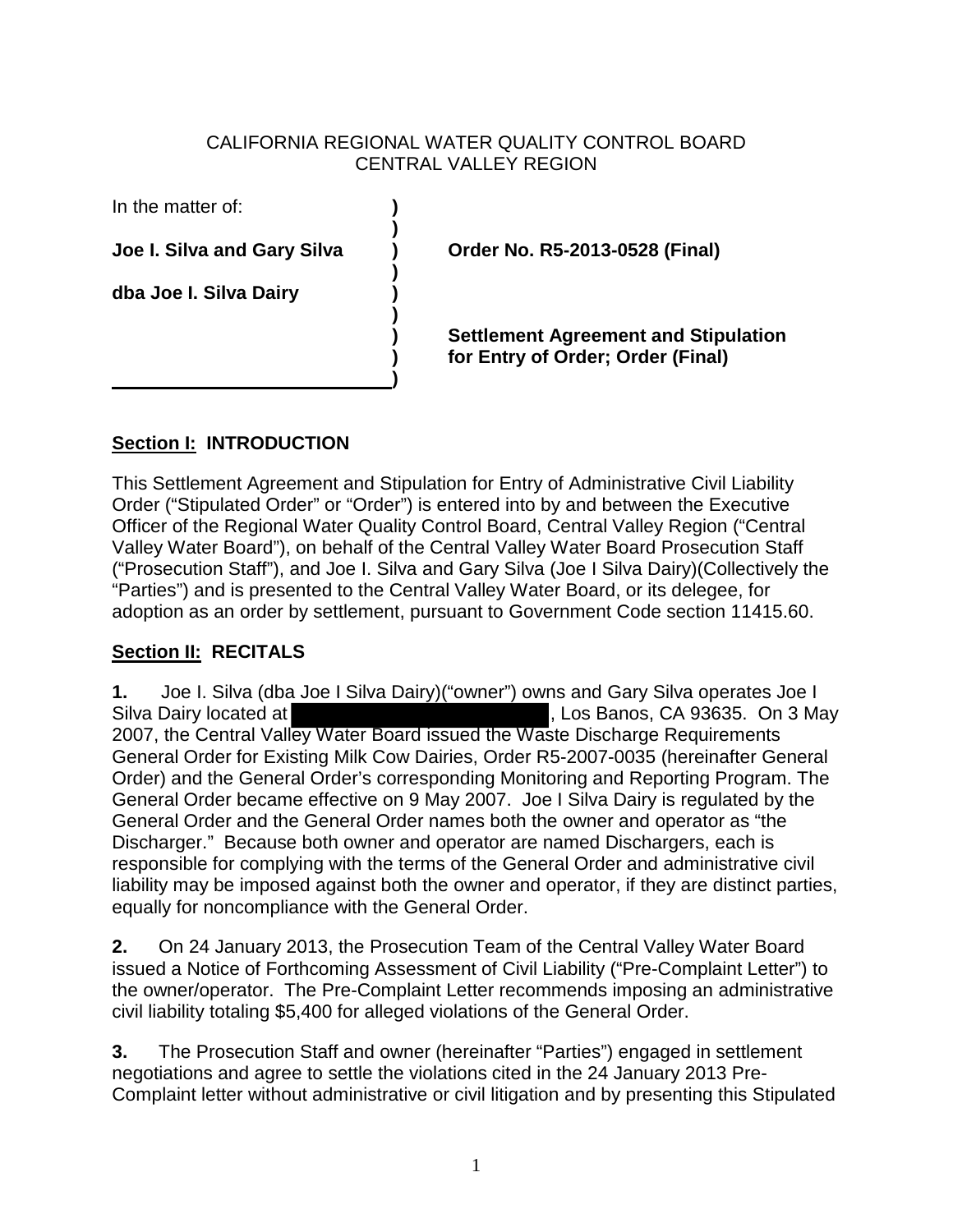Order to the Central Valley Water Board, or its delegee, for adoption as an order by settlement pursuant to Government Code section 11415.60. The Prosecution Staff believes that the resolution of the alleged violations is fair and reasonable and fulfills its enforcement objectives, that no further action is warranted concerning the violations alleged in the Pre-Complaint Letter except as provided in this Stipulated Order and that this Stipulated Order is in the best interest of the public.

**4.** To resolve the violations alleged in the Pre-Complaint Letter by consent and without further administrative proceedings, the Parties have agreed to the imposition of \$3,400 in liability against the owner/operator. This represents an adjusted liability amount consisting of a \$2,000 reduction as described in the Pre-Complaint Letter. The reduction in liability is based on the submission of the past-due 2011 Annual Report by Joe I Silva and Gary Silva to the Central Valley Water Board.

# **Section III: STIPULATIONS**

The Parties stipulate to the following:

**5. Administrative Civil Liability:** The owner hereby agrees to the imposition of an administrative civil liability totaling \$3,400. Within thirty (30) days of the effective date of this Order, the Discharger agrees to remit, by check, THREE THOUSAND FOUR HUNDRED DOLLARS (\$3,400), payable to the *State Water Pollution Cleanup and Abatement Account,* and shall indicate on the check the number of this Order. The Discharger shall send the original signed check to ATTN: Della Kramer, Central Valley Water Board 11020 Sun Center Drive, Suite 200, Rancho Cordova, California 95670, and shall send a copy to Vanessa Young, Office of Enforcement, State Water Resources Control Board, 1001 "I" Street, 16<sup>th</sup> Floor Sacramento, California 95814.

**6. Compliance with Applicable Laws:** The Respondents understand that payment of administrative civil liability in accordance with the terms of this Stipulated Order and or compliance with the terms of this Stipulated Order is not a substitute for compliance with applicable laws, and that continuing violations of the type alleged in the Complaint may subject it to further enforcement, including additional administrative civil liability.

# **7. Party Contacts for Communications related to Stipulated Order:**

## **For the Central Valley Water Board:**

Andrew Altevogt Regional Water Quality Control Board Central Valley Region 11020 Sun Center Drive, Suite 200 Rancho Cordova, California 95670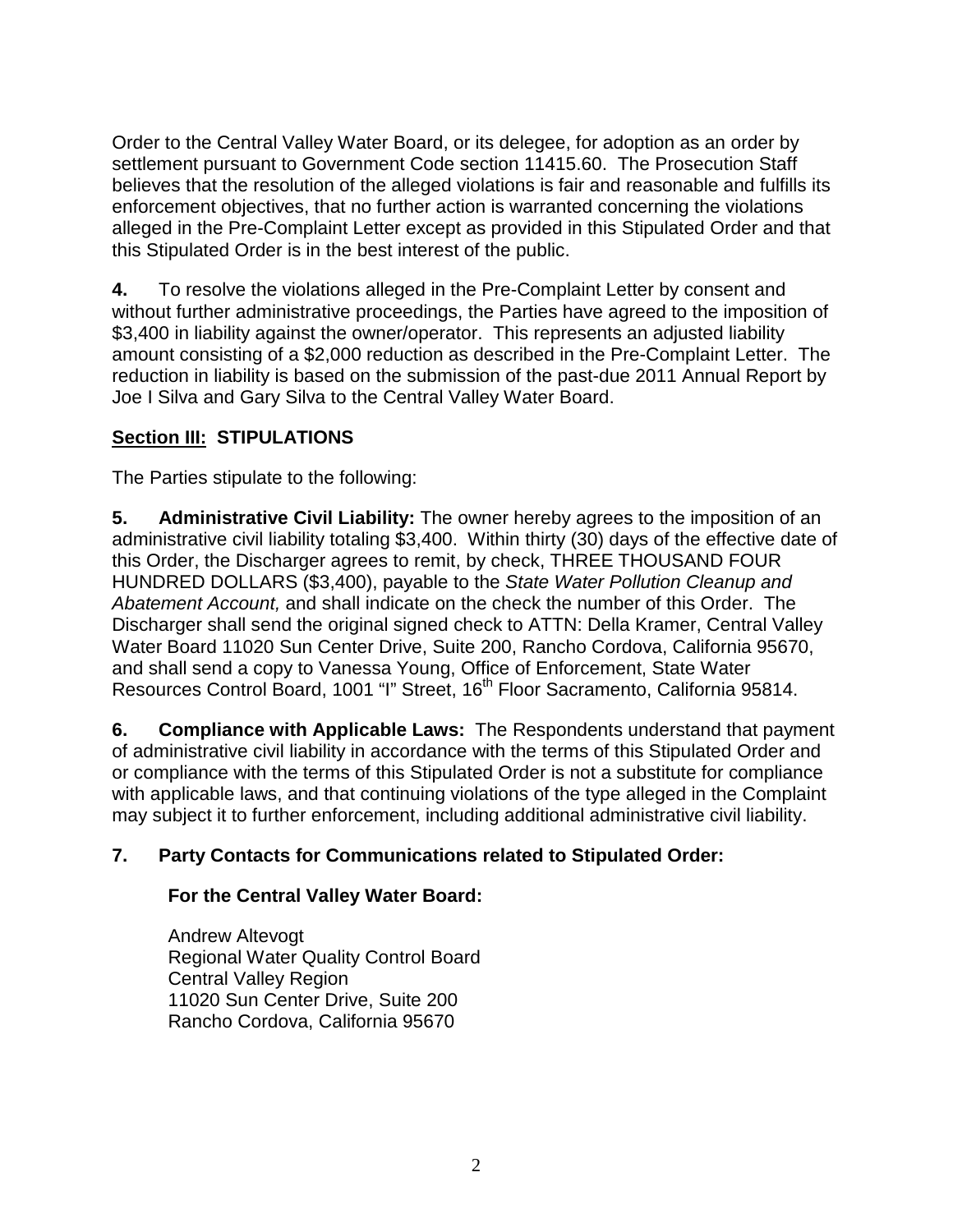# **For the Respondents:**

Joe I Silva Dairy

Los Banos, California 93635

**8. Attorney's Fees and Costs:** Except as otherwise provided herein, each Party shall bear all attorneys' fees and costs arising from the Party's own counsel in connection with the matters set forth herein.

**9. Matters Addressed by Stipulation:** Upon the Central Valley Water Board's adoption of this Stipulated Order, this Order represents a final and binding resolution and settlement of the violations alleged in the Complaint, and all claims, violations or causes of action that could have been asserted against the owner or operator as of the effective date of this Stipulated Order based on the specific facts alleged in the Complaint or this Order ("Covered Matters"). The provisions of this Paragraph are expressly conditioned on the full payment of the administrative civil liability, in accordance with Paragraph 5.

**10. Public Notice:** The Respondents understand that this Stipulated Order will be noticed for a 30-day public review and comment period prior to consideration by the Central Valley Water Board, or its delegee. If significant new information is received that reasonably affects the propriety of presenting this Stipulated Order to the Central Valley Water Board, or its delegee, for adoption, the Executive Officer may unilaterally declare this Stipulated Order void and decide not to present it to the Central Valley Water Board, or its delegee. The Respondents agree that they may not rescind or otherwise withdraw their approval of this proposed Stipulated Order.

**11. Addressing Objections Raised During Public Comment Period:** The Parties agree that the procedure contemplated for the Central Valley Water Board's adoption of the settlement by the Parties and review by the public, as reflected in this Stipulated Order, will be adequate. In the event procedural objections are raised prior to the Stipulated Order becoming effective, the Parties agree to meet and confer concerning any such objections, and may agree to revise or adjust the procedure as necessary or advisable under the circumstances.

**12. No Waiver of Right to Enforce:** The failure of the Prosecution Staff or Central Valley Water Board to enforce any provision of this Stipulated Order shall in no way be deemed a waiver of such provision, or in any way affect the validity of the Order. The failure of the Prosecution Staff or Central Valley Water Board to enforce any such provision shall not preclude it from later enforcing the same or any other provision of this Stipulated Order.

**13. Interpretation:** This Stipulated Order shall be construed as if the Parties prepared it jointly. Any uncertainty or ambiguity shall not be interpreted against any one Party.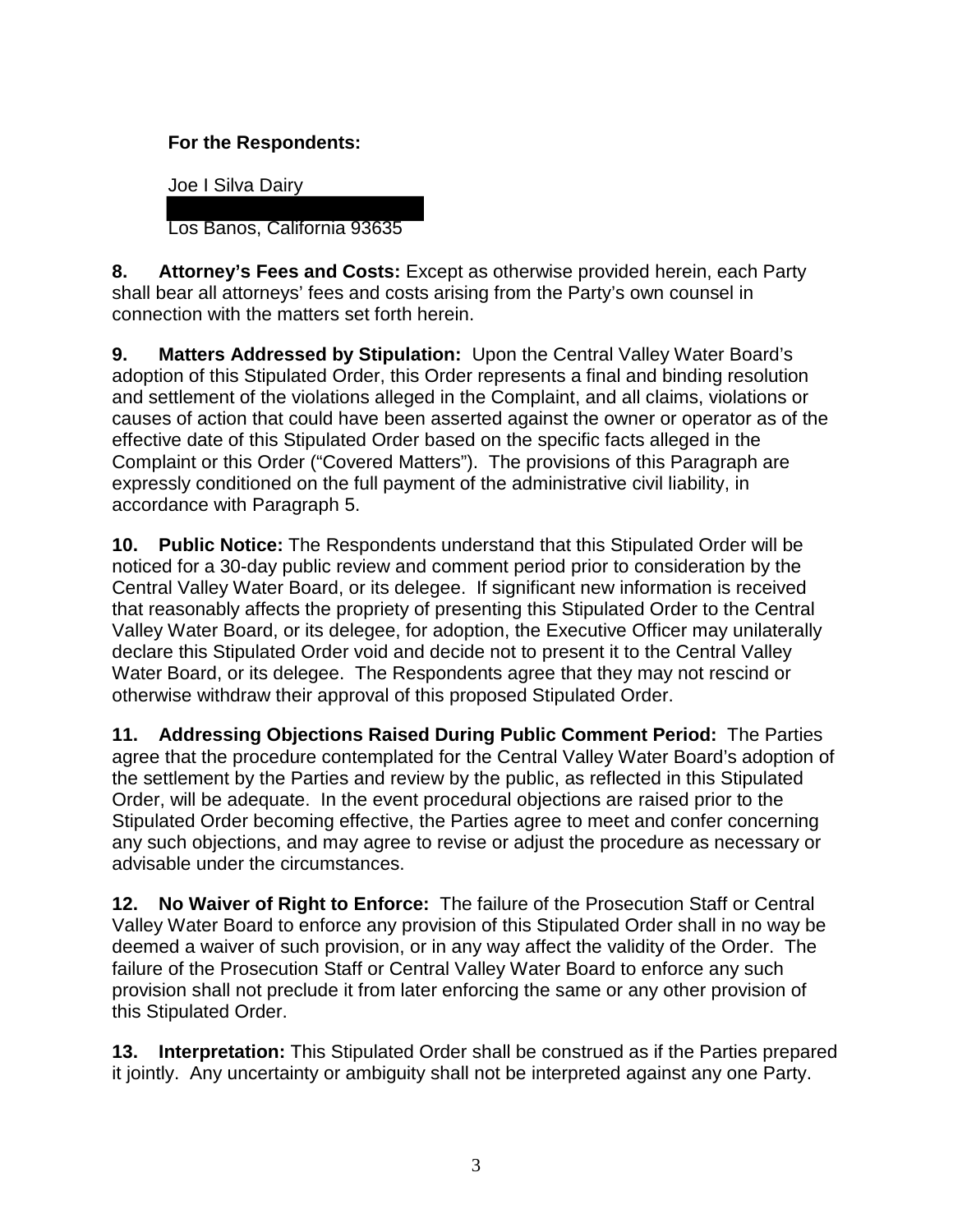**14. Modification:** This Stipulated Order shall not be modified by any of the Parties by oral representation made before or after its execution. All modifications must be in writing, signed by all Parties, and approved by the Central Valley Water Board.

**15. If Order Does Not Take Effect:** In the event that this Stipulated Order does not take effect because it is not approved by the Central Valley Water Board, or its delegee, or is vacated in whole or in part by the State Water Board or a court, the Parties acknowledge that they expect to proceed to a contested evidentiary hearing before the Water Board to determine whether to assess administrative civil liabilities for the underlying alleged violations, unless the Parties agree otherwise. The Parties agree that all oral and written statements and agreements made during the course of settlement discussions will not be admissible as evidence in the hearing. The Parties agree to waive any and all objections based on settlement communications in this matter, including, but not limited to:

- **a.** Objections related to prejudice or bias of any of the Central Valley Water Board members or their advisors and any other objections that are premised in whole or in part on the fact that the Central Valley Water Board members or their advisors were exposed to some of the material facts and the Parties' settlement positions as a consequence of reviewing the Stipulation and/or the Order, and therefore may have formed impressions or conclusions prior to any contested evidentiary hearing on the Complaint in this matter; or
- **b.** Laches or delay or other equitable defenses based on the time period for administrative or judicial review to the extent this period has been extended by these settlement proceedings.

**16. Admission of Liability**: In settling this matter, the Respondents admit to the allegations of violation of the Dairy General Order in the Pre-Complaint Letter, and recognize that this Stipulated Order may be used as evidence of a prior enforcement action consistent with Water Code section 13327.

**17. Waiver of Hearing:** The Respondents have been informed of the rights provided by Water Code section 13323(b), and hereby waive their right to a hearing before the Central Valley Water Board prior to the adoption of the Stipulated Order.

**18. Waiver of Right to Petition:** The Respondents hereby waive their right to petition the Central Valley Water Board's adoption of the Stipulated Order as written for review by the State Water Board, and further waive their rights, if any, to appeal the same to a California Superior Court and/or any California appellate level court.

**19. Covenant Not to Sue:** The Respondents covenant not to sue or pursue any administrative or civil claim(s) against any State Agency or the State of California, their officers, Board Members, employees, representatives, agents, or attorneys arising out of or relating to any Covered Matter.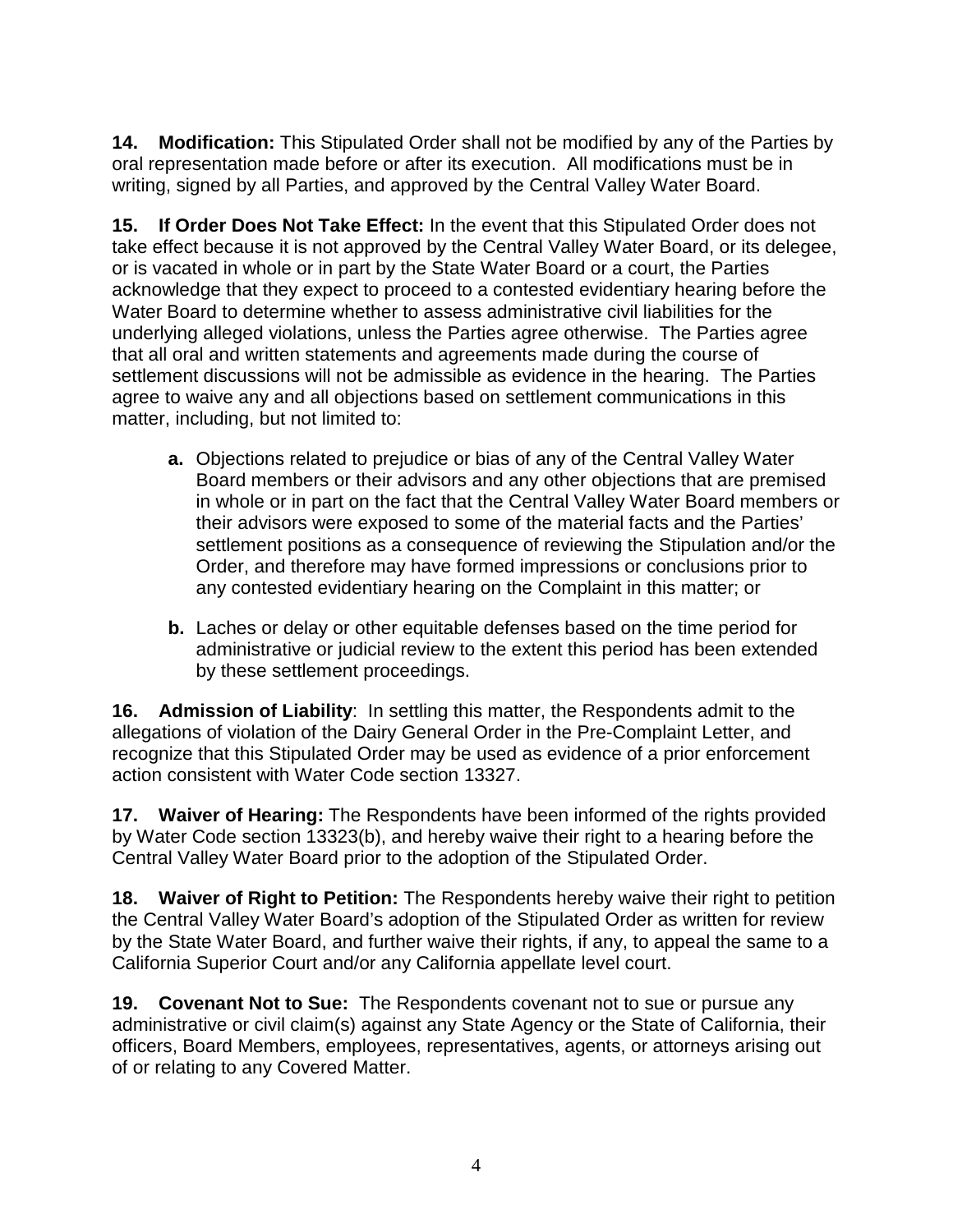**20. Central Valley Water Board is Not Liable:** Neither the Central Valley Water Board members nor the Central Valley Water Board staff, attorneys, or representatives shall be liable for any injury or damage to persons or property resulting from acts or omissions by the Respondents, their directors, officers, employees, agents, representatives or contractors in carrying out activities pursuant to this Stipulated Order.

**21. Authority to Bind:** Each person executing this Stipulated Order in a representative capacity represents and warrants that he or she is authorized to execute this Stipulated Order on behalf of and to bind the entity on whose behalf he or she executes the Order.

**22. No Third Party Beneficiaries.** This Stipulated Order is not intended to confer any rights or obligations on any third party or parties, and no third party or parties shall have any right of action under this Stipulated Order for any cause whatsoever.

**23. Effective Date**: This Stipulated Order shall be effective and binding on the Parties upon the date the Central Valley Water Board, or its delegee, enters the Order.

**24. Counterpart Signatures:** This Stipulated Order may be executed and delivered in any number of counterparts, each of which when executed and delivered shall be deemed to be an original, but such counterparts shall together constitute one document.

# **IT IS SO STIPULATED.**

California Regional Water Quality Control Board Prosecution Staff Central Valley Region

| By:   | Andrew Altevogt for                        |
|-------|--------------------------------------------|
|       | Pamela Creedon<br><b>Executive Officer</b> |
|       | Date: 3/15/13                              |
|       |                                            |
| By:   | Joe I. Silva                               |
|       | Joe I. Silva                               |
|       | Date: $3 - 15 - 13$                        |
|       |                                            |
| By:   | Gary Silva                                 |
|       | <b>Gary Silva</b>                          |
| Date: | 3/15/13                                    |
|       |                                            |